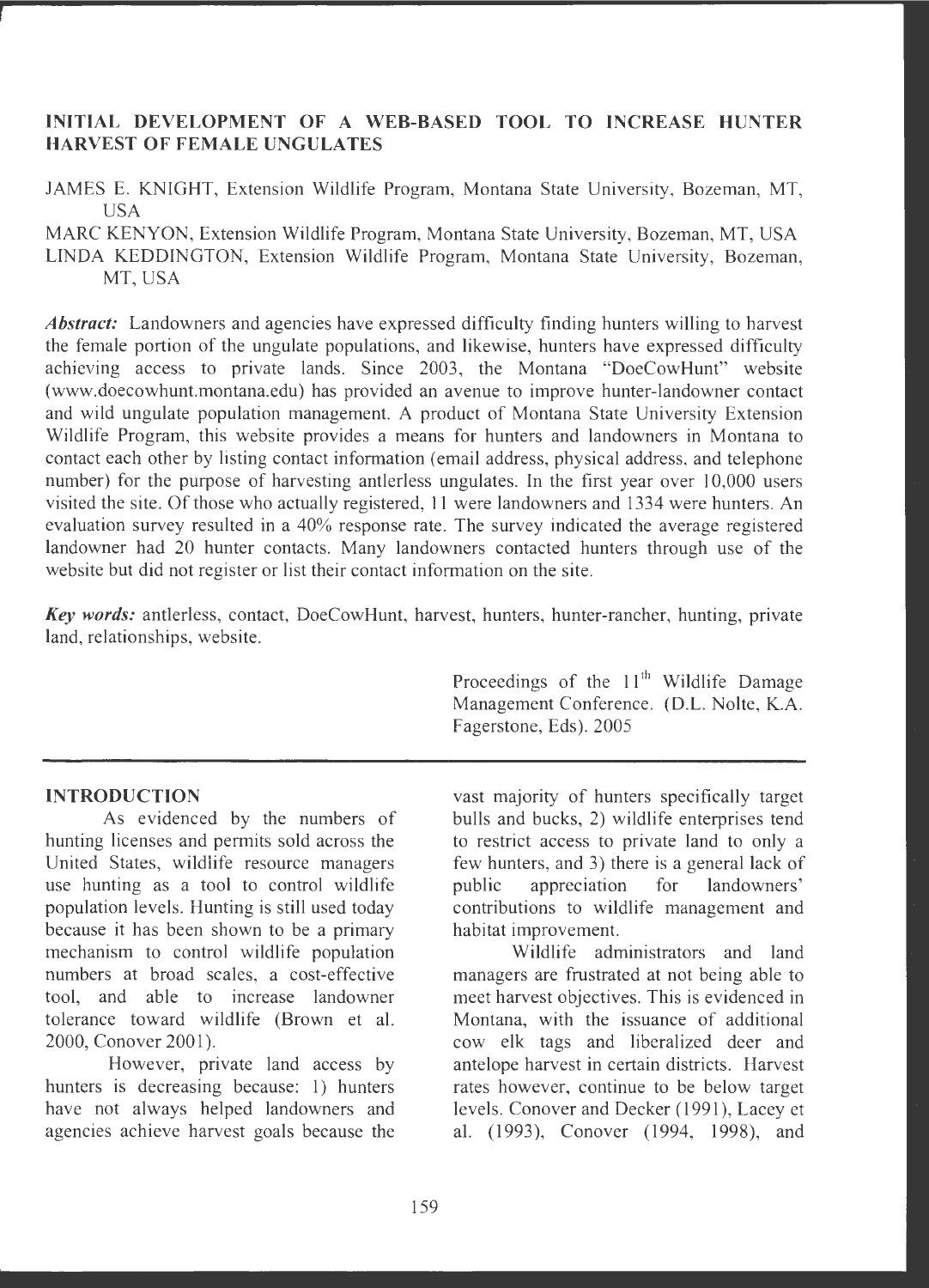Wywialowski (1994) have made note of landowners' frustrations as well by describing high landowner perceptions of damage related to high ungulate densities. Landowners have expressed difficulty finding hunters willing to harvest the female portion of the ungulate populations, and likewise, hunters have expressed difficulty achieving access to private lands.

Although several states have programs to encourage private land access to hunters and therefore increase overall harvest, few of the hunters using these means for land access specifically harvest females. It is usually impossible to achieve harvest objectives on a statewide basis without the recreational harvest of female ungulates, which is the most effective practice for reducing population size in overpopulated areas (McCullough 1979, Wallmo 1981).

Since 2003, the Montana "DoeCowHunt" website (www.doecowhunt. montana.edu) has provided another avenue to improve hunter-landowner contact and population management of white-tailed deer ( *Odocoileus virginianus* ), mule deer ( 0. *hemionus* ), elk ( *Cervus elaphus)* and pronghorn *(Antilocapra americana) .* A product of Montana State University Extension Wildlife Program, this website provides a means for hunters and landowners in Montana to contact each other by listing contact information (email address, physical address, and telephone number).

### **MATERIALS AND METHODS**

The DoeCowHunt website is a tool to help achieve population harvest goals by increasing hunter-days on private lands and increase hunter-landowner interactions. Specifically, the objectives of the website are: 1) to provide an avenue for landowners to contact hunters willing to harvest antlerless ungulates, and 2) to provide an

avenue for hunters willing to harvest antlerless ungulates to contact landowners willing to provide private land access for such actions.

The site was designed so visitors can simply view the listings or they can register and list their contact information, the species (deer, elk and/or pronghorn antelope) and the hunting districts of interest .

To do an initial evaluation of the website, a survey was sent to all registered users. The survey included a cover letter identifying the program, the intent of the study and a self-response questionnaire (Dillman 2000). Because the site registration process generates email addresses for each user, email addresses were available for current site registrants. All questionnaires evaluating the current state of the website (evaluation surveys) were sent via email, in blocks of no more than two hundred to bypass mass-mailing blocking. The phrase 'DoeCowHunt' was included in the subject line of the email to circumvent the respondents' desire to delete 'junk-mail.' These evaluation surveys were sent out for 2004 users. Another survey will be made in 2005 and 2006 , following the conclusion of the Montana big-game hunting season.

The evaluation survey provided baseline measurements consisting of the number of contacts between hunters and landowners and invitations to hunt via the use of the website.

Another survey, an improvement survey, was sent to voluntary respondents of the initial evaluation survey, who indicated they were willing to provide feedback to enhance the usability and functionality of the website (Avouris et al 2003, García et al. 2003). Changes to the site have been made based on suggestions from the improvement survey.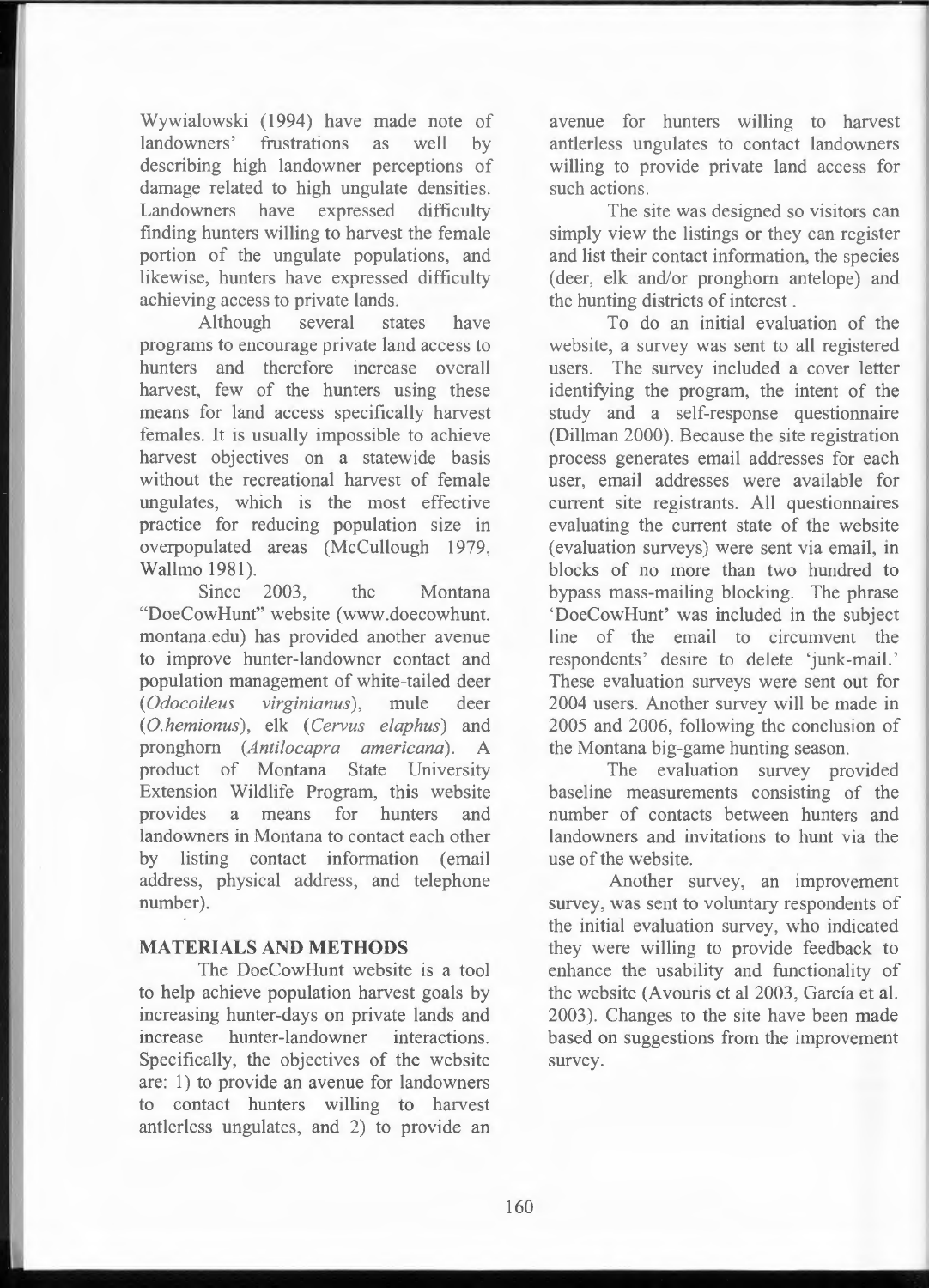## **RESULTS**

In the first year over 10,000 users visited the site. Of those who actually registered, 11 were landowners and 1334 were hunters. The initial evaluation survey resulted in a 40% response rate. The survey indicated the average registered landowner had 20 hunter contacts.

Many landowners contacted hunters but did not register or list their contact information on the site.

The improvement survey indicated hunters were frustrated by the lack of landowner participation. Because of the low number of landowners listed, hunters also wanted a way to list all registered landowners rather than having to search district by district.

As a result of the input received, a "Frequently Asked Questions" page was added to the site. An option to list all landowners registered **will** be available on the site for the next hunting season. A prominent note now appears on the site advising hunters that many landowners do not register but still use the site to contact and invite hunters.

#### **DISCUSSION**

The DoeCowHunt website appears to be a viable tool in facilitating contact between landowners seeking hunters to harvest antlerless ungulates and hunters who are willing to provide such harvest.

Improvements to the website for 2005 were primarily based on suggestions from 2004 site registrants. The most noteworthy challenge is to get more landowners to use the site. However, if a significant number of landowners use the site to contact hunters, even if they do not register, then the objectives of the website are still being met. Efforts are being made to increase landowner participation through direct contact with farm and ranch

organizations, news releases and presentations at landowner meetings.

A study is currently underway to do a more detailed analysis of use, user satisfaction and suggestions for improvement of the website. Additionally, information is being gathered on ultimate impacts of the website including hunter-days and animal harvest.

## **MANAGEMENT IMPLICATIONS**

Upon completion of this study, a template for the DoeCowHunt website will be made available to resource managers in other states. Determining how effective a web-based tool can be to increase hunterlandowner relations as well as ungulate harvest will help managers decide if such a tool will be beneficial to their situation(s). Identifying improvements to the existing website will ensure a more refined product for managers to use.

#### **LITERATURE CITED**

- AVOURIS, N., N. TSELIOS, C. FIDAS, AND E. PAPACHRISTOS. 2003. Website evaluation: A usability-based perspective. Lecture Notes in Computer Science 2563 :217-231.
- BROWN, T.L., DJ. DECKER, S.J. RILEY, J.W. ENCK, T.B. LAUBER, P.T. CURTIS, AND G.F. MATTFELD. 2000. The future of hunting as a mechanism to control white-tailed deer populations. Wildlife Society Bulletin 28:797-807.
- CONOVER, M.R. 1994. Perceptions of grassroots leaders of the agricultural community about wildlife damage of their farms and ranches. Wildlife Society Bulletin 22:94-100.
- 1998. Perceptions of American agricultural producers about wildlife on their farms and ranches. Wildlife Society Bulletin 26:597-604.
- 2001. Effect of hunting and trapping on wildlife damage. Wildlife Society Bulletin 29:521-532.
- AND D.J. DECKER. 1991. Wildlife damage to crops: Perceptions of